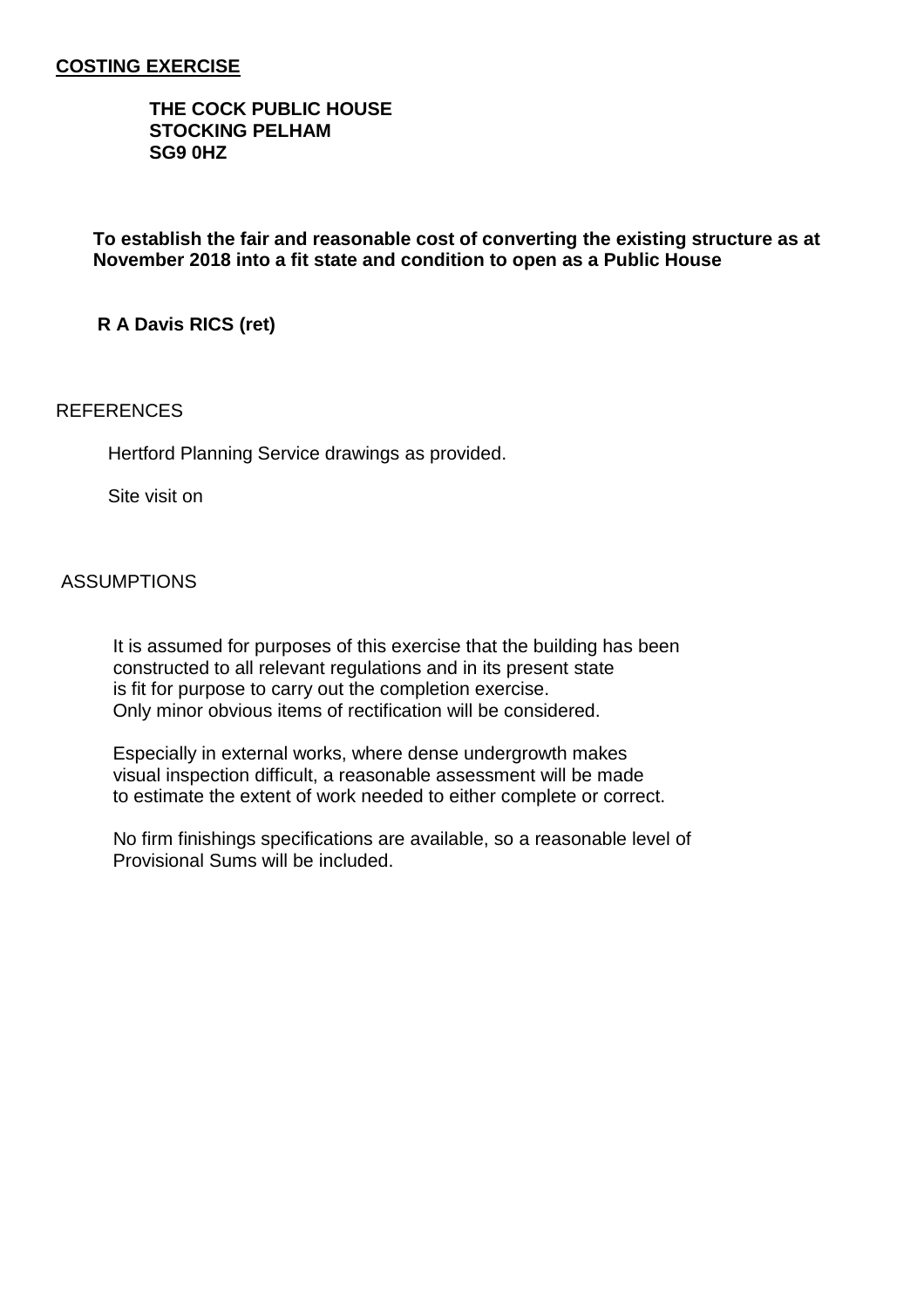# SCHEDULE OF ITEMS: For full specifications refer to drawings

|                              | Description                                   | Approximate                            | Cost in £             |
|------------------------------|-----------------------------------------------|----------------------------------------|-----------------------|
|                              |                                               | Quantity                               | (excl VAT)            |
| <b>INTERNAL WORKS</b>        |                                               |                                        |                       |
|                              |                                               |                                        |                       |
| <b>PLASTERER</b>             | <b>Ground Floor</b>                           |                                        |                       |
|                              | Ceiling board and skim<br>Walls ditto         | 282m <sup>2</sup>                      | 6,768.00              |
|                              | Floor: Screed, dpm, insulation                | 601m <sup>2</sup><br>282m <sup>2</sup> | 13,222.00<br>9,870.00 |
|                              | Complete walls to staircase area              |                                        | 500.00                |
|                              | <b>First Floor</b>                            |                                        |                       |
|                              | Rectify cracks in blockwork                   |                                        | 2,000.00              |
|                              | Ceiling board and skim                        | 140m <sup>2</sup>                      | 3,360.00              |
|                              | Extra over for areas to slope                 |                                        | 500.00                |
|                              | Walls board and skim                          | 122m <sup>2</sup>                      | 2,684.00              |
|                              | Complete stud partitions                      |                                        | 2,500.00              |
|                              |                                               | <b>Total</b>                           | 41,404.00             |
|                              |                                               |                                        |                       |
| <b>INSULATION</b>            | Roof areas (to slope)                         | 375m <sup>2</sup>                      | 6,750.00              |
|                              | 1 <sup>st</sup> floor - other areas requiring | 140m <sup>2</sup>                      | 2,100.00              |
|                              | insulation eg partitions                      |                                        |                       |
|                              |                                               | <b>Total</b>                           | 8,850.00              |
|                              |                                               |                                        |                       |
| <b>JOINERY</b>               | Clear temporary hoarding and                  |                                        | 7,000.00              |
|                              | install new Bifold doors approx.              |                                        |                       |
|                              | 3500 wide.                                    |                                        |                       |
|                              | Complete staircase rails                      | 20nr                                   | 500.00                |
|                              | Doorsets complete<br><b>Skirtings</b>         | 485m                                   | 8,000.00<br>3,638.00  |
|                              | Cills, sundries                               |                                        | 750.00                |
|                              |                                               | <b>Total</b>                           | 19,888.00             |
|                              |                                               |                                        |                       |
| <b>FIXTURES and FITTINGS</b> | Sanitary ware                                 |                                        | 30,000.00             |
|                              | Kitchen                                       |                                        | 25,000.00             |
|                              | Dispense area                                 |                                        | 5,000.00              |
|                              | Bar counter and shelving                      |                                        | 17,500.00             |
|                              | Supplies and wastes to last areas             |                                        | 5,000.00              |
|                              |                                               | <b>Total</b>                           | 82,500.00             |
|                              |                                               |                                        |                       |
| <b>FLOOR FINISHES</b>        | Ground floor: Allow say                       | 282m <sup>2</sup>                      | 19,750.00             |
|                              | engineered timber                             |                                        |                       |
|                              | First floor: Allow carpet and tile            | 140m <sup>2</sup>                      | 5,000.00              |
|                              | mix                                           |                                        |                       |
|                              |                                               | <b>Total</b>                           | 24,750.00             |
| <b>WALL TILES</b>            | To wet areas - inc mastic                     | 100m <sup>2</sup>                      | 7,500.00              |
|                              |                                               | <b>Total</b>                           | 7,500.00              |
|                              |                                               |                                        |                       |
| <b>DECORATING</b>            | <b>Emulsion to ceilings</b>                   | 422m2                                  | 5,064.00              |
|                              | Ditto to walls                                | 933m2                                  | 9,330.00              |
|                              | Gloss/ oil to door sets                       | 20 <sub>nr</sub>                       | 3,000.00              |
|                              | Ditto to skirtings                            | 485m                                   | 1,940.00              |
|                              | Ditto to cills etc                            | allow 50m                              | 300.00                |
|                              | Redecorate front rendered panel               |                                        | 2,000.00              |
|                              |                                               | <b>Total</b>                           | 21,634.00             |
|                              |                                               |                                        |                       |
|                              |                                               |                                        |                       |